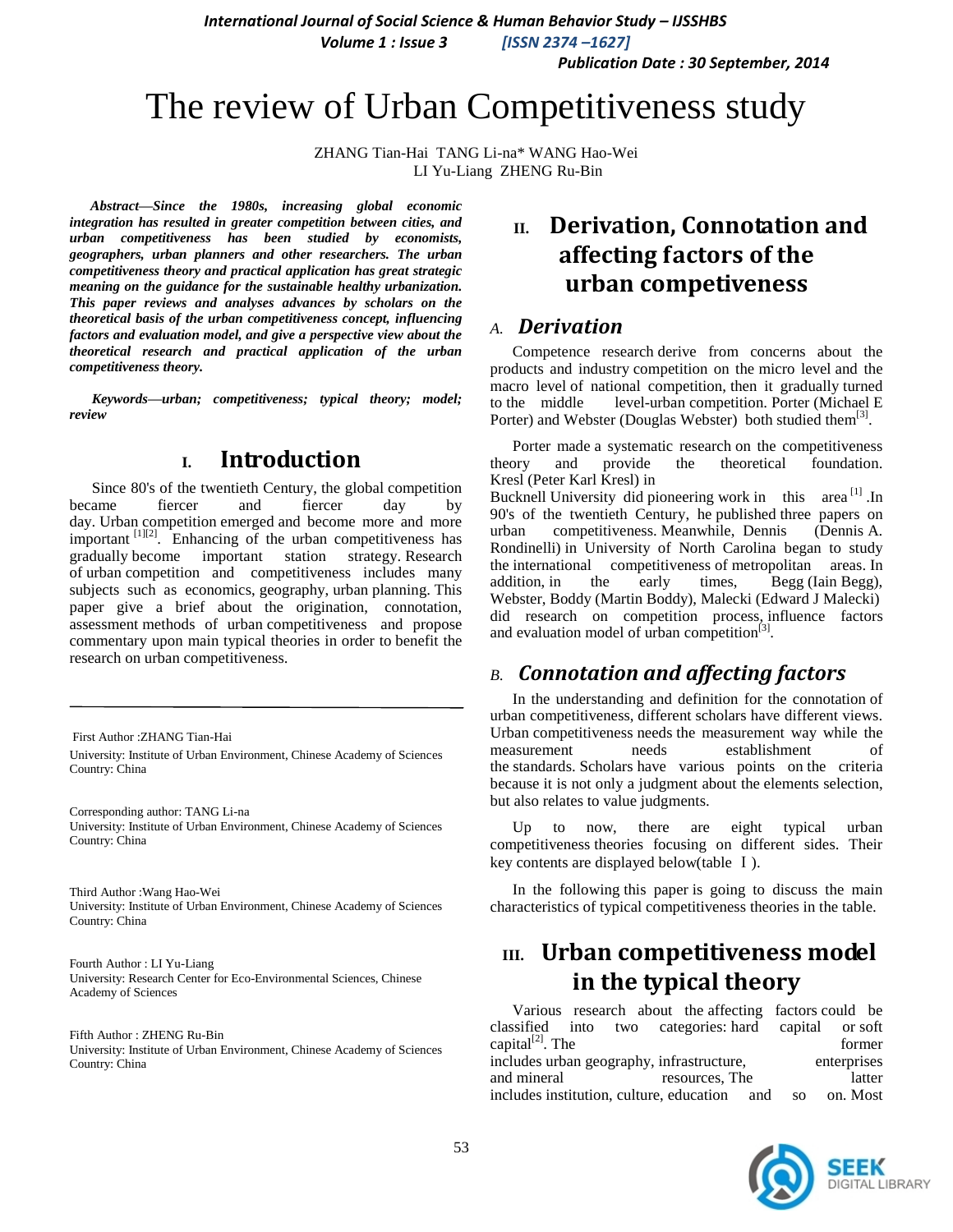#### *Publication Date : 30 September, 2014*

theories focused on economic factors- hard capital due to that it's obvious and easy to quantify and measure. However, more and more researches show that the human resources, institutional environment, cultural background, education and other factors become more and more important to explain the competitive and even became core factors, soft capital is playing an increasingly important role in the urban sustainable development.

| Scholars or Organization | Typical theory                                      | Factors                                                                                                                                                                                                                                                                                                                                                                       |  |  |  |
|--------------------------|-----------------------------------------------------|-------------------------------------------------------------------------------------------------------------------------------------------------------------------------------------------------------------------------------------------------------------------------------------------------------------------------------------------------------------------------------|--|--|--|
| Kresl                    | Double frame model                                  | Revealed frame factors: added value; retail sales; business service income.                                                                                                                                                                                                                                                                                                   |  |  |  |
|                          |                                                     | Explanatory framework factors: economic; strategic.                                                                                                                                                                                                                                                                                                                           |  |  |  |
| Porter                   | Diamond theory Model                                | Four factors: manufacture factor; demand; performance of supporting and<br>related industry; strategy, structure and competitor of enterprise.                                                                                                                                                                                                                                |  |  |  |
| <b>IMD</b>               | National competitiveness<br>Model                   | pairs: localization and<br>relation<br>globalization; attraction<br>Four<br>and expansion; assets and process; individual spirit of adventure and social<br>cohesion.<br>Eight<br>factors:<br>domestic<br>economic; internationalization; government management; financial system;<br>infrastructure; enterprise<br>management; science<br>and technology; nation<br>quality. |  |  |  |
| Dennis                   | International<br>competitiveness<br>of metropolitan | Four factors: the local urban environment; economy factors; obedience<br>of international trade agreements; local enterprises competitiveness in<br>metropolitan.                                                                                                                                                                                                             |  |  |  |
| Webster                  | Four categories Model                               | Four categories: economic structure; Territorial Endowments; human<br>resources; institution Milieu.                                                                                                                                                                                                                                                                          |  |  |  |
| Linnamaa                 | Six elements Model                                  | Six elements: Firms; infrastructure; human resources; Memberships in<br>networks; Institutions and effective policy-networks; Quality of living<br>environment.                                                                                                                                                                                                               |  |  |  |
| Begg                     | Maze model                                          | Four factors: Top-down sectoral trends and 'macro' influences; Company<br>characteristics; The Business Environment; Capacity for innovation and<br>learning.                                                                                                                                                                                                                 |  |  |  |
| Gardiner                 | The Pyramid model                                   | Eight factors: economic structure; innovation; regional accessibility; labor<br>skills; environment; decision center; social structure; regional culture.                                                                                                                                                                                                                     |  |  |  |

| TABLE I. |  |  | MODEL LIST OF URBAN COMPETITIVENESS |
|----------|--|--|-------------------------------------|
|          |  |  |                                     |

### *A. Assessment system*

Kresl and Dennis share the similar analysis framework, Kresl used two categories to unify all kinds of factors affecting the urban competitiveness: Economics or strategy

ones, which have secondary factors. The former focuses on microeconomic factors, while the latter pays attention to the macro factors.

For the period 1977-92, the equation used to generate the competitiveness ranking is $^{[1]}$ :

#### $C = 0.528RS + 0.388MVA + 0.084BSR$

where, C: Urban competitiveness ranking; RS: retail sales; MVA: manufacturing valued added; and BSR: business service receipts. with data for the growth of each during 1977- 92.

Kresl did pioneering work in this area. His theory derive from two aspects including both the quantitative calculation(try to quantization the competitiveness) and qualitative analysis . This approach was later inherited by many scholars. Moreover he also pay attention to the noneconomic factors, but these factors are difficult to identify and quantify. Kresl focused designing index for evaluation on urban competitiveness while lack analysis of the relationship between the various factors.

Porter proposed four factors in his diamond model which mainly related with the enterprise or industry in micro level. On the contrary, the Swiss IMD (International Institute for Management Development) mainly focus on macro level, proposing four relation pairs and eight basic factors (Table 1) affecting competitiveness $^{[6]}$ .

The global competitiveness report by WEF considered three competition factors of macroscopic and microcosmic. Among them, McArthur's GCI (Growth Competitiveness Index) mainly consider the macroeconomic factors (Fig.1), Porter believes that although the stability of the institution, law, policy create wealth potentially, but they themselves couldn't create wealth directly, therefore it need to add micro indexes, thus he proposed BCI (Business Competitiveness Index), focusing on the microcosmic factors (Fig.2). As shown in the chart, GCI system and BCI investment driven stage are both putting the stability of institution, education and the nation in important place.

In 2004, WEF use GloCI system to replace the GCI, BCI for the global competitiveness report. GloCI includes 178 criteria in 11 aspects such as military, environment (30 criteria), technology, institution (35 criteria) and consider the military expenses for the first time. Though GloCI has a integrated system, it is hard to monitor the comparative advantage. Considering this, Şule Önsel selected the 178

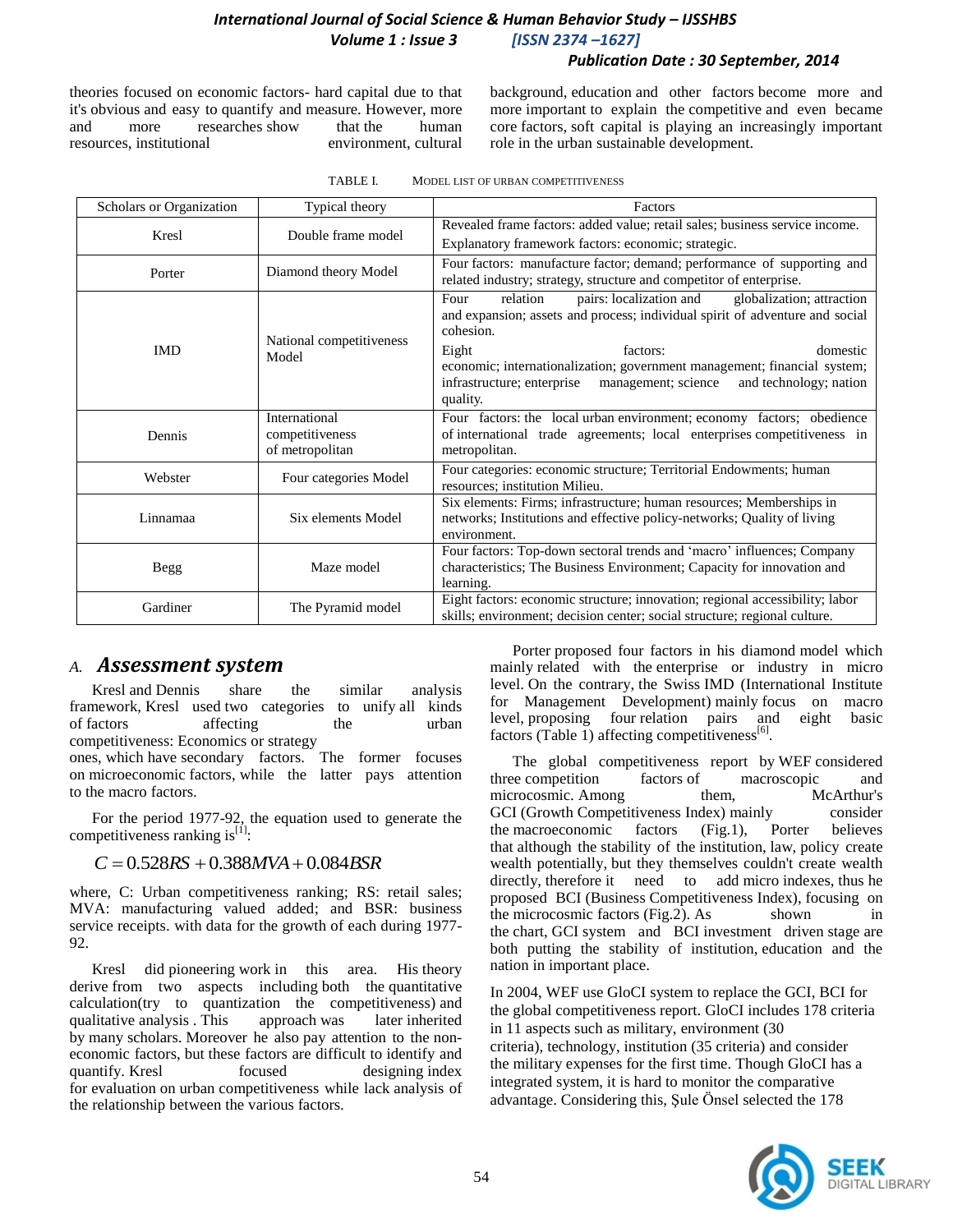*Publication Date : 30 September, 2014*



Figure 2. BCI system (Şule Önsel, 2008)

# *B. Construction model*

Webster, Muller (Larissa Muller) believe there are four assessment categories and mention the Territorial Endowments as special<sup>[\[3\]](file:///C:/Users/ired/Local%20Settings/Temporary%20Internet%20Files/Content.IE5/45Y9GZST/中外城市竞争力理论研究综述-完成.doc)</sup>(Fig.3). Linnamaa give 6 elements<sup>[7]</sup>(Fig.4) and emphasize the net-cooperation, he also mention the life environment.

Begg (1999) in UK make analysis of

the interactive relationship among each elements and emphasize the importance of innovation and learning ability (Fig.5)<sup>[8]</sup>. His "learning city" theory was pushed ahead by Lundvall etc<sup>[2][4]</sup>. Gardiner proposed the Pyramid model  $(Fig.6)^{9}$  with a clear vertical hierarchical relationships. Both their theories are putting the life quality as the ultimate goal, believing that performance of revealed competitiveness contain two main aspects: productivity and employment rate.



Figure 4. Linnamaa's model (Linnamaa, 1999)



Figure 5. Maze model(Iain Begg, 1999)



Figure 6. Pyramid model(Ben Gardiner, 2004)